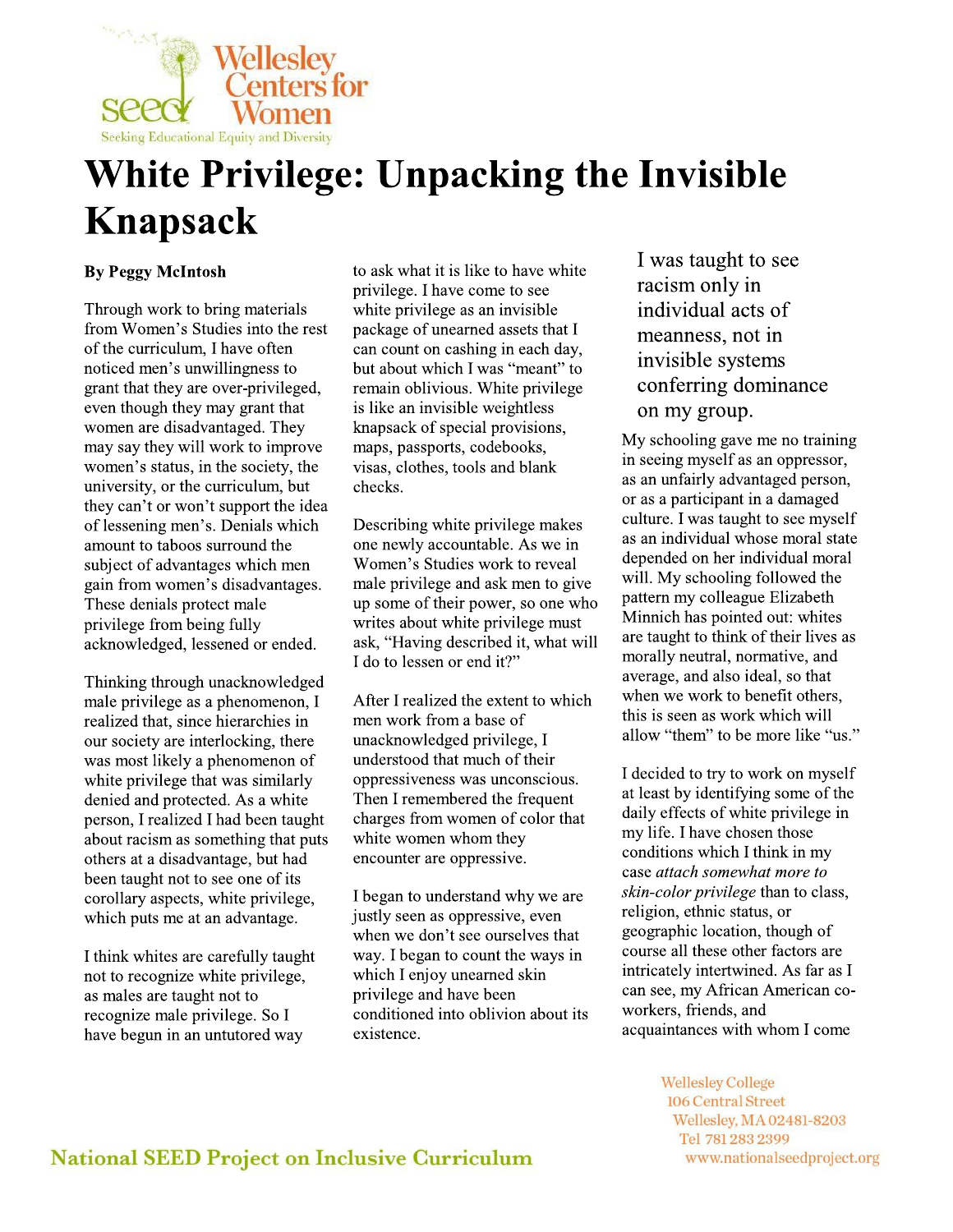into daily or frequent contact in this particular time, place and line of work cannot count on most of these conditions.

- 1. I can if I wish arrange to be in the company of people of my race most of the time.
- 2. If I should need to move, I can be pretty sure of renting or purchasing housing in an area which I can afford and in which I would want to live.
- I can be pretty sure that my 3. neighbors in such a location will be neutral or pleasant to me.
- 4. I can go shopping alone most of the time, pretty well assured that I will not be followed or harassed.
- 5. I can turn on the television or open to the front page of the paper and see people of my race widely represented.
- 6. When I am told about our national heritage or about "civilization," I am shown that people of my color made it what it is.
- 7. I can be sure that my children will be given curricular materials that testify to the existence of their race.
- 8. If I want to, I can be pretty sure of finding a publisher for this piece on white privilege.
- 9. I can go into a music shop and count on finding the music of my race represented, into a supermarket and find the staple foods that fit with my cultural traditions, into a hairdresser's shop and find someone who

can cut my hair.

- 10. Whether I use checks, credit cards or cash, I can count on my skin color not to work against the appearance of financial reliability.
- 11. I can arrange to protect my children most of the time from people who might not like them.
- 12. I can swear, or dress in secondhand clothes, or not answer letters, without having people attribute these choices to the bad morals, the poverty, or the illiteracy of my race.
- 13. I can speak in public to a powerful male group without putting my race on trial.
- 14. I can do well in a challenging situation without being called a credit to my race.
- 15. I am never asked to speak for all the people of my racial group.
- 16. I can remain oblivious of the language and customs of persons of color who constitute the world's majority without feeling in my culture any penalty for such oblivion.
- 17. I can criticize our government and talk about how much I fear its policies and behavior without being seen as a cultural outsider.
- 18. I can be pretty sure that if I ask to talk to "the person in charge," I will be facing a person of my race.
- 19. If a traffic cop pulls me over or if the IRS audits my tax return, I can be sure I haven't been

singled out because of my race.

- 20. I can easily buy posters, postcards, picture books, greeting cards, dolls, toys, and children's magazines featuring people of my race.
- 21. I can go home from most meetings of organizations I belong to feeling somewhat tied in, rather than isolated, out-of-place, outnumbered, unheard, held at a distance, or feared.
- 22. I can take a job with an affirmative action employer without having co-workers on the job suspect that I got it because of race.
- 23. I can choose public accommodations without fearing that people of my race cannot get in or will be mistreated in the places I have chosen.
- 24. I can be sure that if I need legal or medical help, my race will not work against me.
- 25. If my day, week, or year is going badly, I need not ask of each negative episode or situation whether it has racial overtones.
- 26. I can choose blemish cover or bandages in "flesh" color and have them more less match my skin.

I repeatedly forgot each of the realizations on this list until I wrote it down. For me, white privilege has turned out to be an elusive and fugitive subject. The pressure to avoid it is great, for in facing it I must give up the myth of meritocracy. If these things are

#### **Wellesley College** 106 Central Street Wellesley, MA 02481-8203 Tel 781 283 2399 www.nationalseedproject.org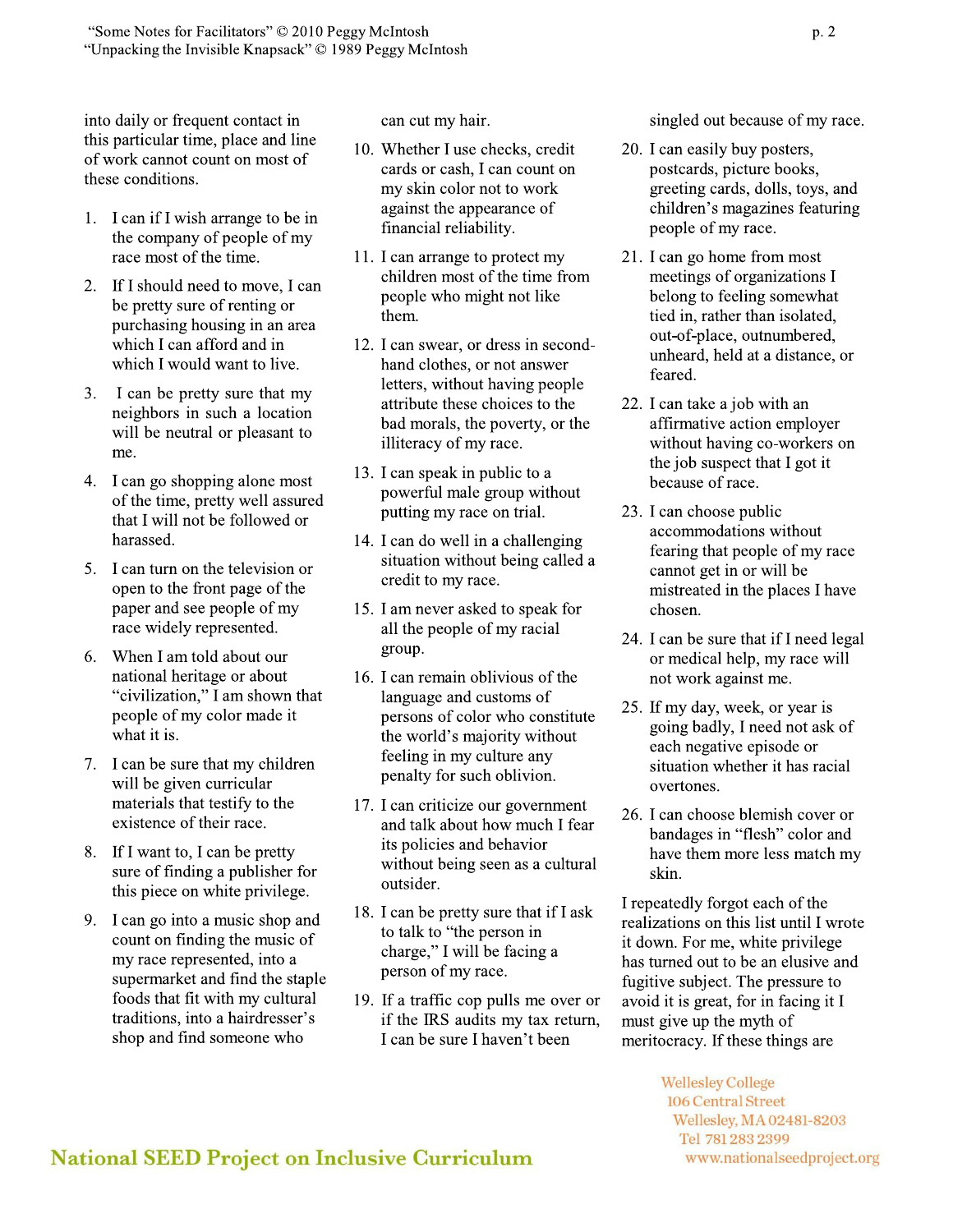true, this is not such a free country; one's life is not what one makes it: many doors open for certain people through no virtues of their own.

In unpacking this invisible. knapsack of white privilege, I have listed conditions of daily experience that I once took for granted. Nor did I think of any of these perquisites as bad for the holder. I now think that we need a more finely differentiated taxonomy of privilege, for some of these varieties are only what one would want for everyone in a just society, and others give license to be ignorant, oblivious, arrogant and destructive.

I see a pattern running through the matrix of white privilege, a pattern of assumptions that were passed on to me as a white person. There was one main piece of cultural turf; it was my own turf, and I was among those who could control the turf. My skin color was an asset for any move I was educated to want to make. I could think of myself as belonging in major ways and of making social systems work for me. I could freely disparage, fear, neglect, or be oblivious to anything outside of the dominant cultural forms. Being of the main culture, I could also criticize it fairly freely.

In proportion as my racial group was being made confident, comfortable, and oblivious, other groups were likely being made inconfident, uncomfortable, and alienated. Whiteness protected me from many kinds of hostility, distress and violence, which I was being subtly trained to visit, in turn,

upon people of color.

For this reason, the word "privilege" now seems to me misleading. We usually think of privilege as being a favored state, whether earned or conferred by birth or luck. Yet some of the conditions I have described here work systematically to overempower certain groups. Such privilege simply confers dominance because of one's race or sex.

I want, then, to distinguish between earned strength and unearned power conferred systemically. Power from unearned privilege can look like strength when it is in fact permission to escape or to dominate. But not all of the privileges on my list are inevitably damaging. Some, like the expectation that neighbors will be decent to you, or that your race will not count against you in court, should be the norm in a just society. Others, like the privilege to ignore less powerful people, distort the humanity of the holders as well as the ignored groups.

We might at least start by distinguishing between positive advantages, which we can work to spread, and negative types of advantage, which unless rejected will always reinforce our present hierarchies. For example, the feeling that one belongs within the human circle, as Native Americans say, should not be seen as privilege for a few. Ideally it is an *unearned* entitlement. At present, since only a few have it, it is an unearned *advantage* for them. This paper results from a process of coming to

see that some of the power that I originally saw as attendant on being a human being in the United States consisted in unearned advantage and conferred dominance.

## The question is: "Having described white privilege, what will I do to end it?

I have met very few men who are truly distressed about systemic, unearned male advantage and conferred dominance. And so one question for me and others like me is whether we will be like them, or whether we will get truly distressed, even outraged, about unearned race advantage and conferred dominance, and, if so, what will we do to lessen them. In any case, we need to do more work in identifying how they actually affect our daily lives. Many, perhaps most, of our white students in the U.S. think that racism doesn't affect them because they are not people of color, they do not see "whiteness" as a racial identity. In addition, since race and sex are not the only advantaging systems at work, we need similarly to examine the daily experience of having age advantage, or ethnic advantage, or physical ability, or advantage related to nationality, religion, or sexual orientation.

Difficulties and dangers surrounding the task of finding parallels are many. Since racism, sexism, and heterosexism are not the same, the advantages

#### **Wellesley College** 106 Central Street Wellesley, MA 02481-8203 Tel 781 283 2399 www.nationalseedproject.org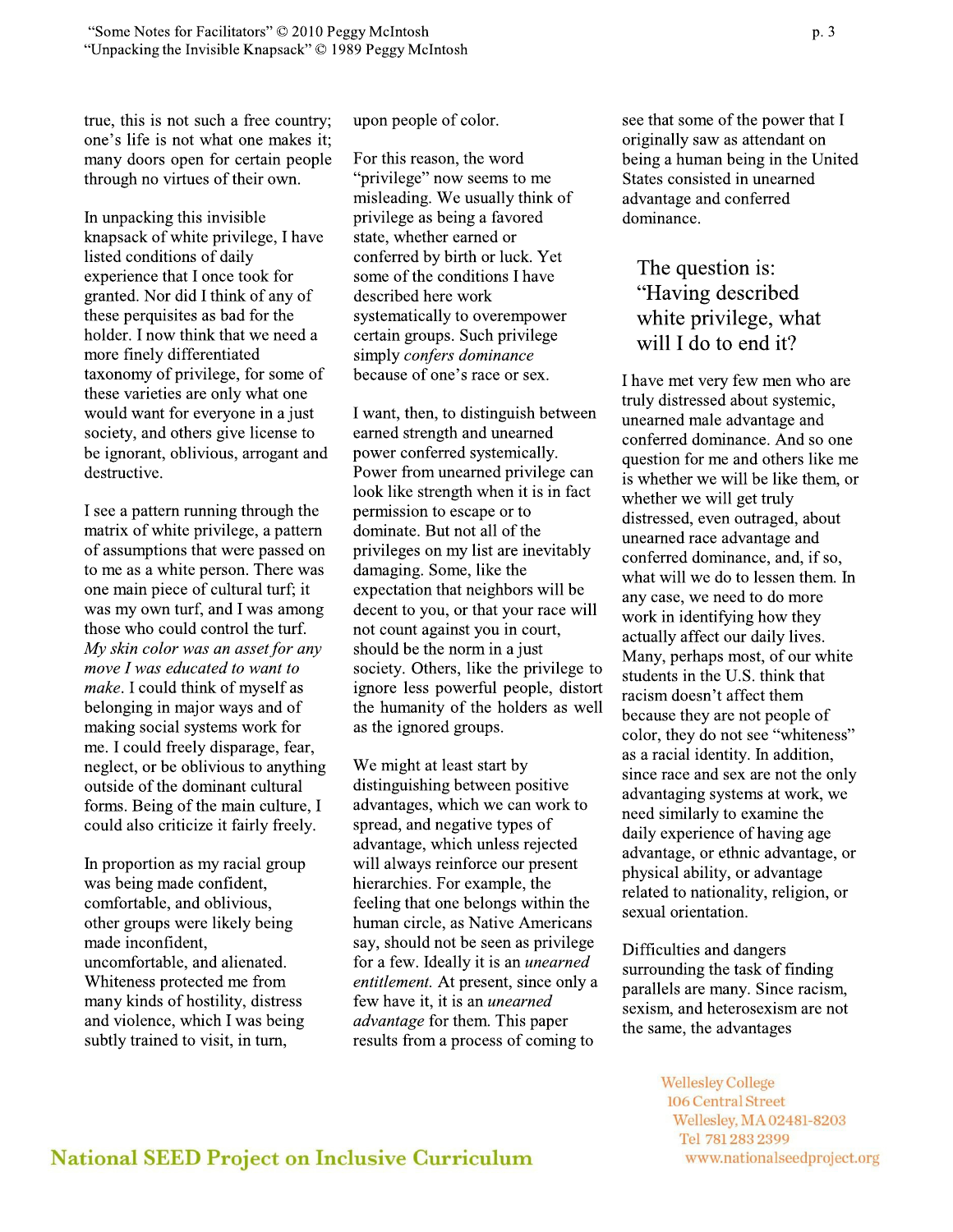associated with them should not be seen as the same. In addition, it is hard to disentangle aspects of unearned advantage which rest more on social class, economic class, race, religion, sex, and ethnic identity than on other factors. Still, all of the oppressions are interlocking, as the Combahee River Collective Statement of 1977 continues to remind us eloquently.

One factor seems clear about all of the interlocking oppressions. They take both active forms, which we can see, and embedded forms, which as a member of the dominant group one is taught not to see. In my class and place, I did not see myself as a racist because I was taught to recognize racism only in individual acts of meanness by members of my group, never in invisible systems conferring unsought racial dominance on my group from birth.

Disapproving of the systems won't be enough to change them. I was taught to think that racism could end if white individuals changed their attitudes. But a "white" skin in the United States opens many doors for whites whether or not we approve of the way dominance has been conferred on us. Individual acts can palliate, but cannot end, these problems.

To redesign social systems, we need first to acknowledge their colossal unseen dimensions. The silences and denials surrounding privilege are the key political tool here. They keep the thinking about equality or equity incomplete, protecting unearned advantage and conferred dominance by making these taboo subjects. Most talk by whites about equal opportunity seems to me now to be about equal opportunity to try to get into a position of dominance while denying that *systems* of dominance exist.

It seems to me that obliviousness about white advantage, like obliviousness about male advantage, is kept strongly inculturated in the United States so as to maintain the myth of meritocracy, the myth that democratic choice is equally available to all. Keeping most people unaware that freedom of confident action is there for just a small number of people props up those in power and serves to keep power in the hands of the same groups that have most of it already.

Although systemic change takes many decades, there are pressing questions for me and I imagine for some others like me if we raise our daily consciousness on the perquisites of being lightskinned. What will we do with such knowledge? As we know from watching men, it is an open question whether we will choose to use unearned advantage to weaken hidden systems of advantage, and whether we will use any of our arbitrarily awarded power to try to reconstruct power systems on a broader base.

\*This is an authorized excerpt of McIntosh's original white

privilege article, "White Privilege and Male Privilege: A Personal Account of Coming to See Correspondences through Work in Women's Studies," Working Paper 189 (1988), Wellesley Centers for Women, Wellesley College, MA, 02481.

"White Privilege: Unpacking the Invisible Knapsack" first appeared in Peace and Freedom Magazine, July/August, 1989, pp. 10-12, a publication of the Women's International League for Peace and Freedom, Philadelphia, PA

Anyone who wishes to reproduce more than 35 copies of this article must apply to the author, Dr. Peggy McIntosh, at mmcintosh@wellesley.edu. This article may not be electronically posted except by the National **SEED Project.** 

> **Wellesley College** 106 Central Street Wellesley, MA 02481-8203 Tel 781 283 2399 www.nationalseedproject.org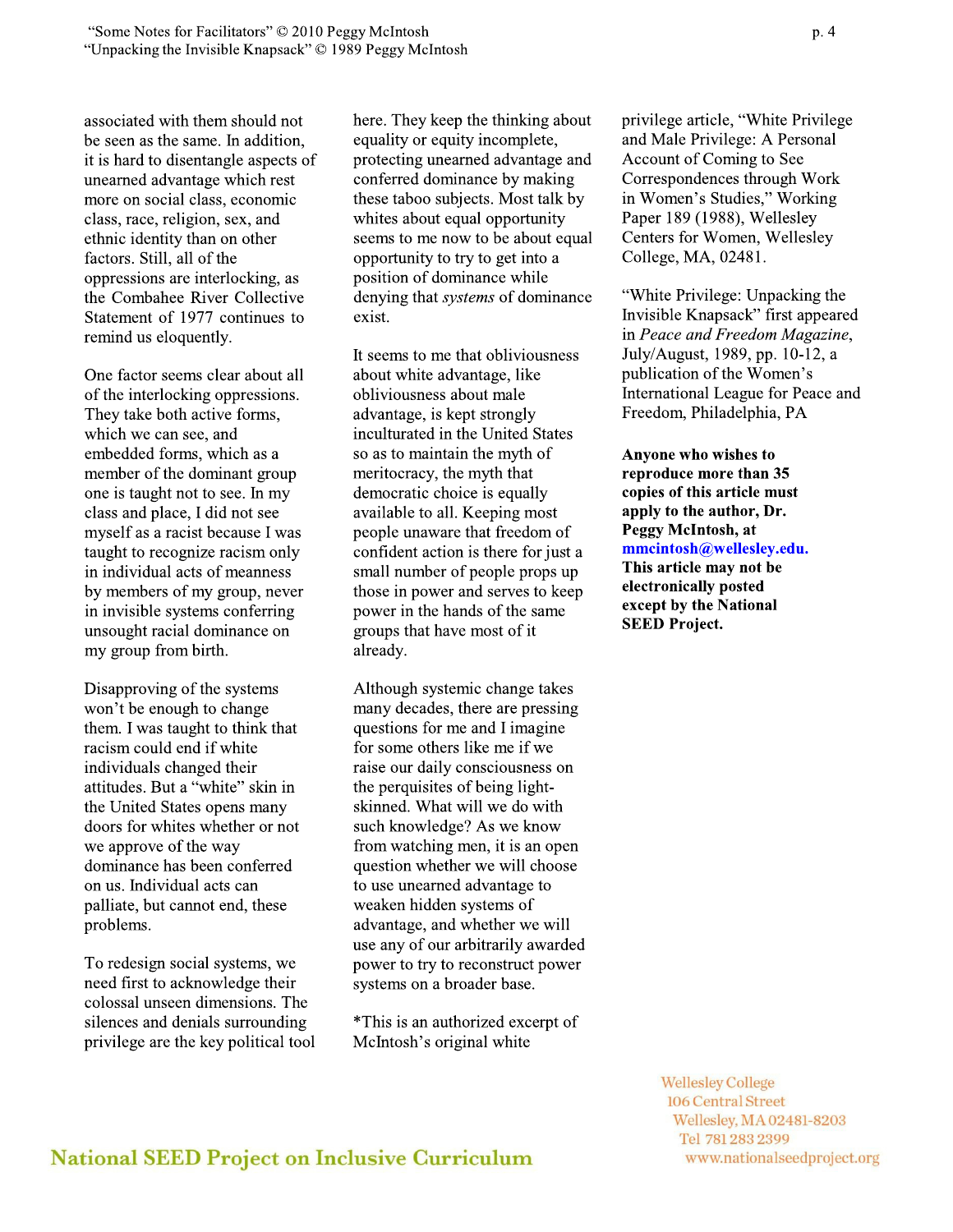### Some Notes for Facilitators on Presenting My White Privilege Papers

© 2010 Peggy McIntosh • Wellesley Centers for Women, Wellesley, MA

My work is not about blame, shame, guilt, or whether one is a "nice person." It's about 1. observing, realizing, thinking systemically and personally. It is about seeing privilege, the "up-side" of oppression and discrimination. It is about unearned advantage, which can also be described as exemption from discrimination.

 $2.$ Please do not generalize from my papers. They are about my experience, not about the experiences of all white people in all times and places and circumstances. The paragraph in each paper before the list begins says this, and also allays fears of white people that a paper on white privilege will call them racist.

3. Keep "the lists" in their autobiographical contexts. It is a matter of scholarly integrity and accuracy not to claim more than I did. I compared my own circumstances with some of those of African American women I worked with. Being clear about this will actually increase your effectiveness as a facilitator. You can say, "This is from just one white woman coming to see she's white in her time and place and workspace....She's writing about herself, not you."

 $4.$ The work goes best when you draw on participants' own personal experiences, not their opinions. Opinions invite argumentation. Telling about experience invites listening. Opinions tend to bring on conflict, whereas shared experiences tend to elicit curiosity and empathy. When participants move from experiential testimony to opinion, bring them back, knowing that most schooling discourages testimony.

When exploring privilege, it is useful to use "Serial Testimony," a disciplined mode in which 5. each participant gets to respond in turn, uninterrupted, for, say, one minute, timed. I call this "the autocratic administration of time in the service of democratic distribution of time."

6. But without rigorous use of a watch or timer, Serial Testimony can be as undemocratic as any other form of discussion.

Understand that every participant has an intricate "politics of location" (Adrienne Rich) within 7. the systems of social power. For example, all people in a workshop or class will have a lifetime of experiences of both advantage and disadvantage, empowerment and disempowerment, overwhelming or subtle, within many different systems of power.

8. Recognize that all people are both located in systems and also uniquely individual.

Co-presentations and panels of people speaking about their experiences one after another can be 9. very effective. I do not usually arrange for "dialogues," since I feel they are often a veiled form of debating and fighting, rather than listening and learning. I discourage "crosstalk" after panels unless it further clarifies and respects what the panelists have said. This is what Peter Elbow called playing the "The Believing Game."

> **Wellesley College** 106 Central Street Wellesley, MA 02481-8203 Tel 781 283 2399 www.nationalseedproject.org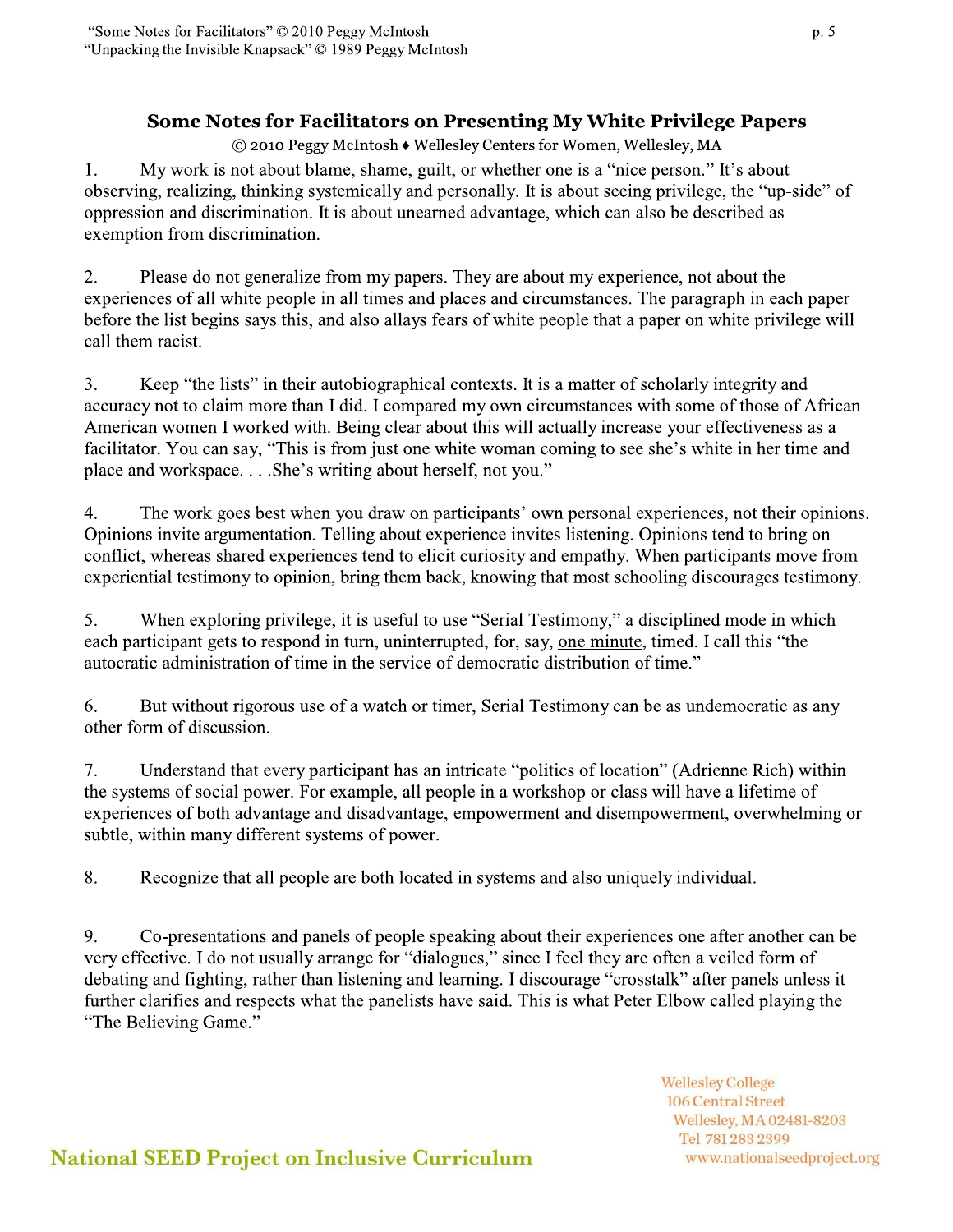My lists of the unearned privileges I have relative to my colleagues are not "check lists" or 10. "questionnaires." They are not "confessional readings."

Please draw attention to the specificity of "my sample." I compared my circumstances only with 11. what I knew of the circumstances of my African-American female colleagues in the same building and line of work. This sample is very specific with regard to race, sex, region, location, workplace, vocation and nation.

12. Behind and within my examples are institutions that bear on my experience such as schools, the police, the IRS, the media, the law, medicine, business.

- 13. Do not get trapped in definitions of privilege and power. They lack nuances and flexibility.
- 14. Invite people to make their own autobiographical lists of privilege, for example, about: **Sexual Orientation** Employment Families' relation to Class Physical ability education, money Region Handedness housing and Religion neighborhoods Language Gender Nation of origin Families' languages of origin Gender identity Ethnicity

Beware of gym-exercises which position people in only one aspect of their identities, asking 15. them to step forward or backward from a baseline at a given prompt.

16. Urge participants to avoid self righteousness and preaching to family and friends about privilege, especially if it is something they have just discovered themselves.

17. Explain the word "systemic." Help participants or students to think about what it is to see society systemically, and structurally, rather than only in terms of individuals making individual choices.

18. Think about why U.S. people, especially White people, have trouble seeing systemically. Explain the myth of meritocracy: that the unit of society is the individual and that whatever one ends up with must be whatever that individual wanted, worked for, earned, and deserved. Why do you think this myth survives so successfully, suppressing knowledge of systemic oppression and especially of its "upside,"systemic privilege?

Help participants to strengthen three intellectual muscles: a) the ability to see in terms of systems 19. as well as in terms of individuals; b) the ability to see how systemic discrimination, the downside, is matched by systemic privilege, the upside; c) the ability to see many different kinds of privilege systems.